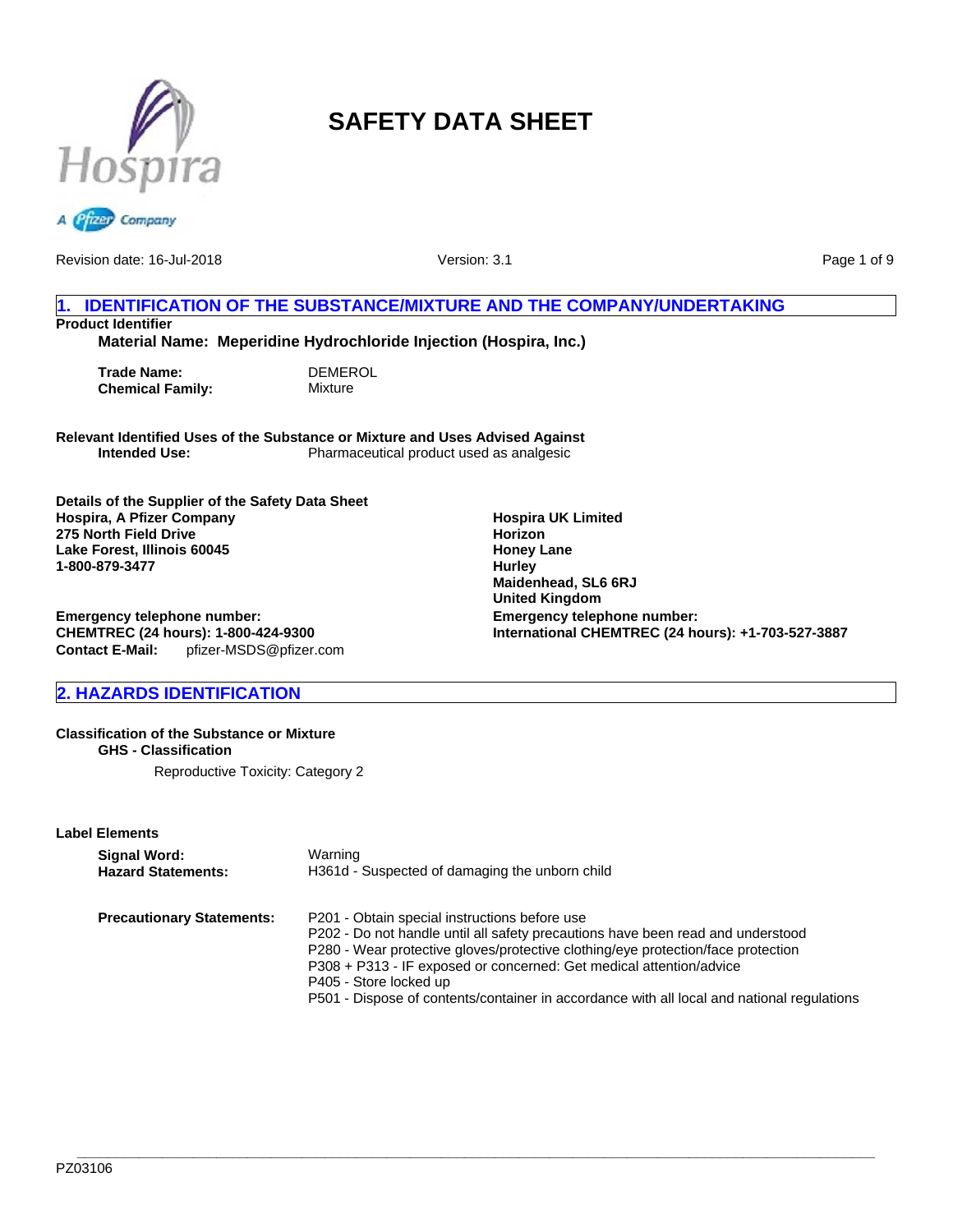**\_\_\_\_\_\_\_\_\_\_\_\_\_\_\_\_\_\_\_\_\_\_\_\_\_\_\_\_\_\_\_\_\_\_\_\_\_\_\_\_\_\_\_\_\_\_\_\_\_\_\_\_\_\_\_\_\_\_\_\_\_\_\_\_\_\_\_\_\_\_\_\_\_\_\_\_\_\_\_\_\_\_\_\_\_\_\_\_\_\_\_\_\_\_\_\_\_\_\_\_\_\_\_**

**Material Name: Meperidine Hydrochloride Injection (Hospira, Inc.) Revision date: 16-Jul-2018**

**Page 2 of 9**

**Version: 3.1**



**Other Hazards** An Occupational Exposure Value has been established for one or more of the ingredients (see Section 8).

**Note:** This document has been prepared in accordance with standards for workplace safety, which requires the inclusion of all known hazards of the product or its ingredients regardless of the potential risk. The precautionary statements and warning included may not apply in all cases. Your needs may vary depending upon the potential for exposure in your workplace.

## **3. COMPOSITION / INFORMATION ON INGREDIENTS**

| Ingredient               | <b>CAS Number</b> | EU<br><b>EINECS/ELINCS</b><br>List | <b>GHS Classification</b> | %   |
|--------------------------|-------------------|------------------------------------|---------------------------|-----|
| ACETIC ACID              | 64-19-7           | 200-580-7                          | Skin Corr. 1A (H314)      | 1.0 |
|                          |                   |                                    | Flam. Lig. 3 (H226)       |     |
| Meperidine Hydrochloride | $50-13-5$         | 200-013-3                          | Acute Tox 3 (H301)        |     |
|                          |                   |                                    | Repr2 (H361d)             |     |

| Ingredient          | <b>CAS Number</b> | EU                   | <b>GHS Classification</b> | % |
|---------------------|-------------------|----------------------|---------------------------|---|
|                     |                   | <b>EINECS/ELINCS</b> |                           |   |
|                     |                   | List                 |                           |   |
| Sodium Acetate      | 127-09-3          | 204-823-8            | Not Listed                |   |
| Water for Injection | 7732-18-5         | 231-791-2            | Not Listed                |   |

**Additional Information:** \* Proprietary

Ingredient(s) indicated as hazardous have been assessed under standards for workplace safety. In accordance with 29 CFR 1910.1200, the exact percentage composition of this mixture has been withheld as a trade secret.

**For the full text of the CLP/GHS abbreviations mentioned in this Section, see Section 16**

## **4. FIRST AID MEASURES**

| <b>Description of First Aid Measures</b><br><b>Eve Contact:</b> | Flush eye(s) immediately with plenty of water. If irritation occurs or persists, get medical<br>attention.                                                                            |
|-----------------------------------------------------------------|---------------------------------------------------------------------------------------------------------------------------------------------------------------------------------------|
| <b>Skin Contact:</b>                                            | Wash off immediately with soap and plenty of water If skin irritation persists, call a physician.                                                                                     |
| Ingestion:                                                      | Never give anything by mouth to an unconscious person. Wash out mouth with water. Do not<br>induce vomiting unless directed by medical personnel. Seek medical attention immediately. |
| Inhalation:                                                     | Remove to fresh air and keep patient at rest. Seek medical attention immediately.                                                                                                     |

**\_\_\_\_\_\_\_\_\_\_\_\_\_\_\_\_\_\_\_\_\_\_\_\_\_\_\_\_\_\_\_\_\_\_\_\_\_\_\_\_\_\_\_\_\_\_\_\_\_\_\_\_\_\_\_\_\_\_\_\_\_\_\_\_\_\_\_\_\_\_\_\_\_\_\_\_\_\_\_\_\_\_\_\_\_\_\_\_\_\_\_\_\_\_\_\_\_\_\_\_\_\_\_**

**Most Important Symptoms and Effects, Both Acute and Delayed**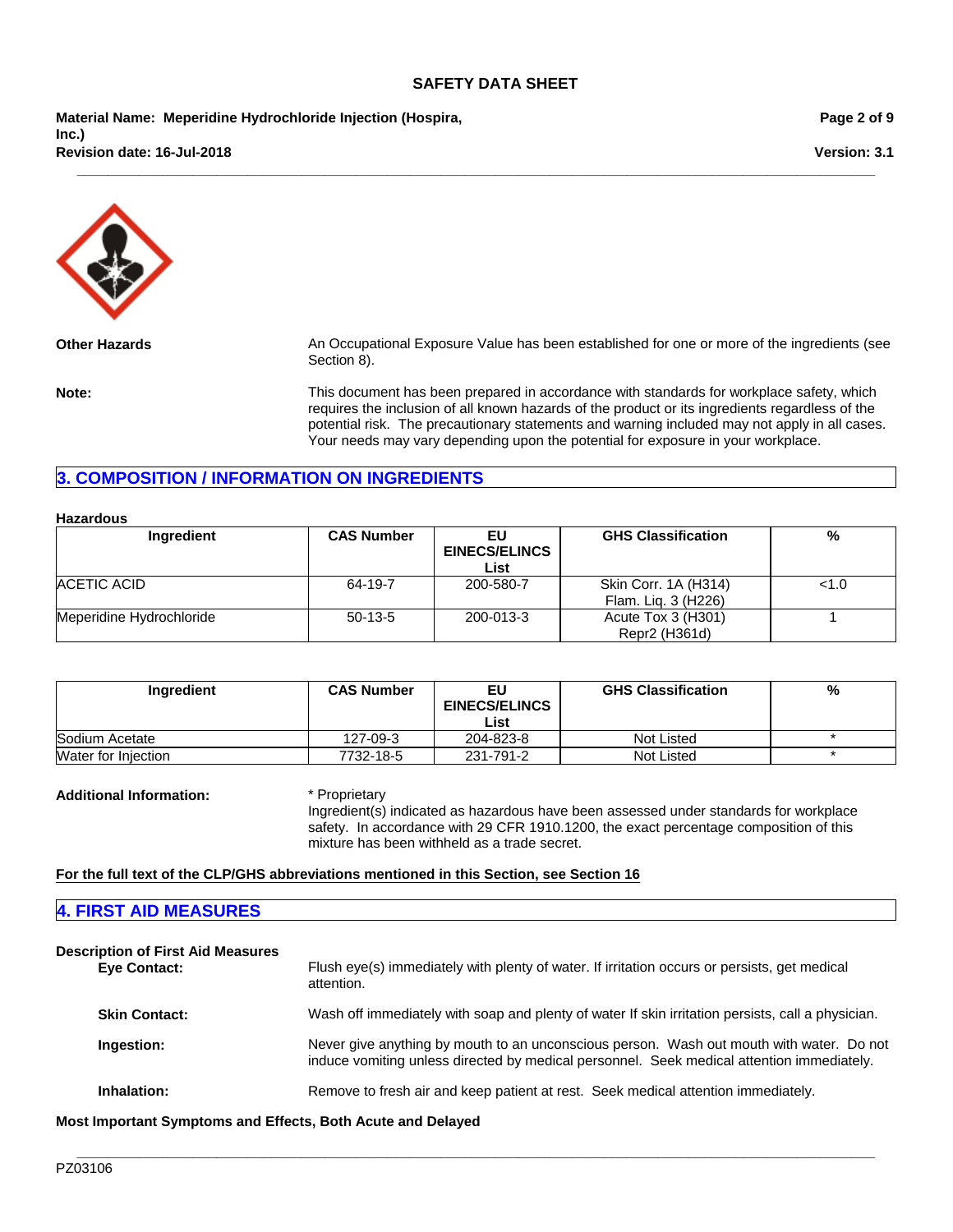**Revision date: 16-Jul-2018 Material Name: Meperidine Hydrochloride Injection (Hospira, Inc.)**

**Page 3 of 9**

**Symptoms and Effects of Exposure:** For information on potential signs and symptoms of exposure, See Section 2 - Hazards Identification and/or Section 11 - Toxicological Information. **Medical Conditions Aggravated by Exposure:** None known

**\_\_\_\_\_\_\_\_\_\_\_\_\_\_\_\_\_\_\_\_\_\_\_\_\_\_\_\_\_\_\_\_\_\_\_\_\_\_\_\_\_\_\_\_\_\_\_\_\_\_\_\_\_\_\_\_\_\_\_\_\_\_\_\_\_\_\_\_\_\_\_\_\_\_\_\_\_\_\_\_\_\_\_\_\_\_\_\_\_\_\_\_\_\_\_\_\_\_\_\_\_\_\_**

#### **Indication of the Immediate Medical Attention and Special Treatment Needed Notes to Physician:** None

## **5. FIRE FIGHTING MEASURES**

**Extinguishing Media:** Extinguish fires with CO2, extinguishing powder, foam, or water.

#### **Special Hazards Arising from the Substance or Mixture**

**Hazardous Combustion Products:** Formation of toxic gases is possible during heating or fire.

**Fire / Explosion Hazards:** Fine particles (such as dust and mists) may fuel fires/explosions.

#### **Advice for Fire-Fighters**

During all firefighting activities, wear appropriate protective equipment, including self-contained breathing apparatus.

## **6. ACCIDENTAL RELEASE MEASURES**

#### **Personal Precautions, Protective Equipment and Emergency Procedures**

Personnel involved in clean-up should wear appropriate personal protective equipment (see Section 8). Minimize exposure.

#### **Environmental Precautions**

Place waste in an appropriately labeled, sealed container for disposal. Care should be taken to avoid environmental release.

#### **Methods and Material for Containment and Cleaning Up**

| <b>Measures for Cleaning /</b>      | Contain the source of spill if it is safe to do so. Collect spill with absorbent material. Clean spill |
|-------------------------------------|--------------------------------------------------------------------------------------------------------|
| <b>Collecting:</b>                  | area thoroughly.                                                                                       |
| <b>Additional Consideration for</b> | Non-essential personnel should be evacuated from affected area. Report emergency                       |
| Large Spills:                       | situations immediately. Cleanup operations should only be undertaken by trained personnel.             |

## **7. HANDLING AND STORAGE**

#### **Precautions for Safe Handling**

Avoid breathing vapor or mist. Avoid contact with eyes, skin and clothing. When handling, use appropriate personal protective equipment (see Section 8). Wash thoroughly after handling. Releases to the environment should be avoided. Review and implement appropriate technical and procedural waste water and waste disposal measures to prevent occupational exposure or environmental releases. Potential points of process emissions of this material to the atmosphere should be controlled with dust collectors, HEPA filtration systems or other equivalent controls.

**\_\_\_\_\_\_\_\_\_\_\_\_\_\_\_\_\_\_\_\_\_\_\_\_\_\_\_\_\_\_\_\_\_\_\_\_\_\_\_\_\_\_\_\_\_\_\_\_\_\_\_\_\_\_\_\_\_\_\_\_\_\_\_\_\_\_\_\_\_\_\_\_\_\_\_\_\_\_\_\_\_\_\_\_\_\_\_\_\_\_\_\_\_\_\_\_\_\_\_\_\_\_\_**

#### **Conditions for Safe Storage, Including any Incompatibilities**

| <b>Storage Conditions:</b> | Store as directed by product packaging. |
|----------------------------|-----------------------------------------|
| Specific end use(s):       | Pharmaceutical drug product             |

## **8. EXPOSURE CONTROLS / PERSONAL PROTECTION**

## **Control Parameters**

**Refer to available public information for specific member state Occupational Exposure Limits.**

## **ACETIC ACID**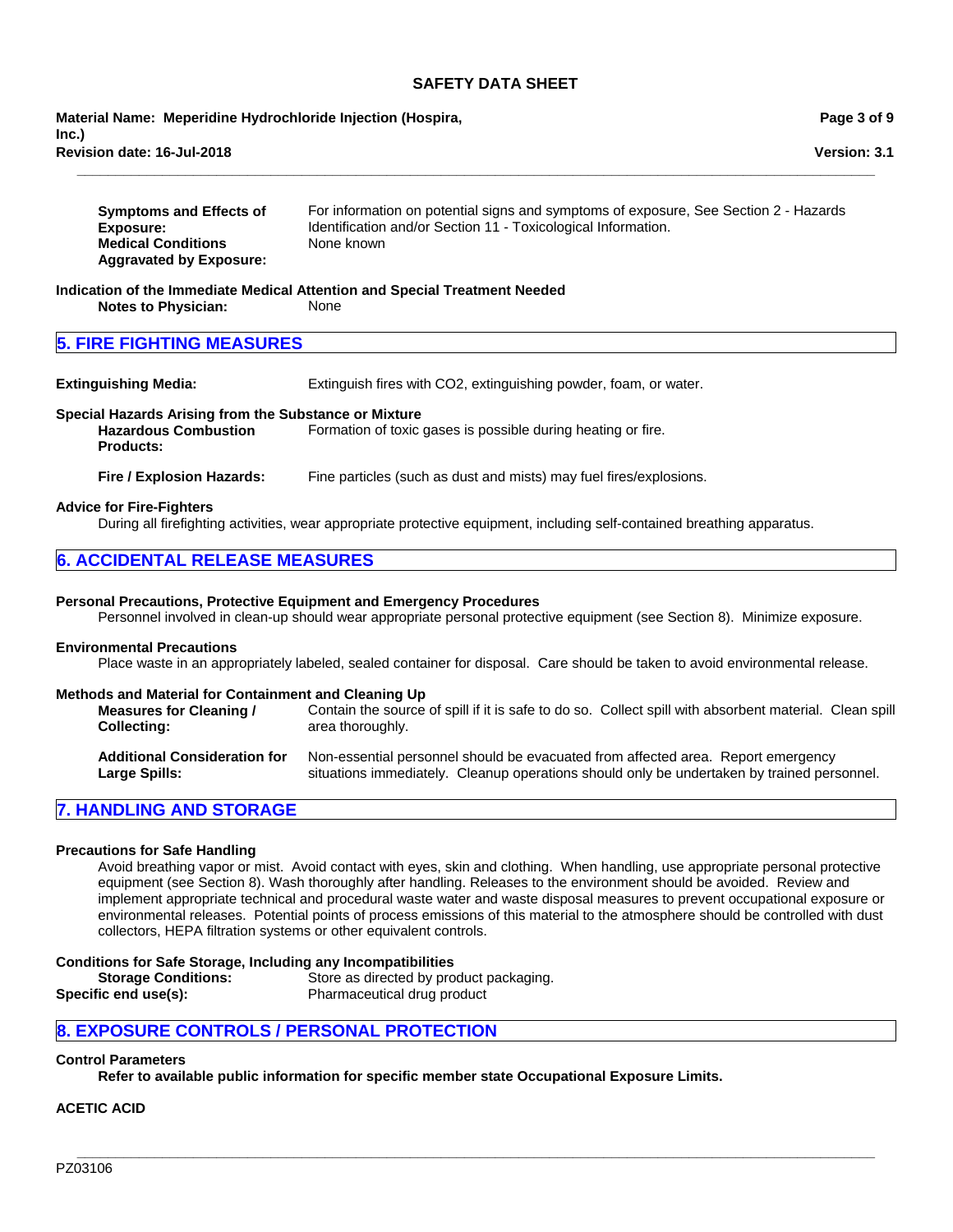**\_\_\_\_\_\_\_\_\_\_\_\_\_\_\_\_\_\_\_\_\_\_\_\_\_\_\_\_\_\_\_\_\_\_\_\_\_\_\_\_\_\_\_\_\_\_\_\_\_\_\_\_\_\_\_\_\_\_\_\_\_\_\_\_\_\_\_\_\_\_\_\_\_\_\_\_\_\_\_\_\_\_\_\_\_\_\_\_\_\_\_\_\_\_\_\_\_\_\_\_\_\_\_**

**Material Name: Meperidine Hydrochloride Injection (Hospira, Inc.) Revision date: 16-Jul-2018**

| 8. EXPOSURE CONTROLS / PERSONAL PROTECTION |                       |
|--------------------------------------------|-----------------------|
| <b>ACGIH Threshold Limit Value (TWA)</b>   | 10 ppm                |
| <b>ACGIH Threshold Limit Value (STEL)</b>  | 15 ppm                |
| <b>Australia STEL</b>                      | 15 ppm                |
|                                            | 37 mg/m $3$           |
| <b>Australia TWA</b>                       | 10 ppm                |
|                                            | 25 mg/ $m3$           |
| <b>Austria OEL - MAKs</b>                  | 10 ppm                |
|                                            | 25 mg/m $3$<br>10 ppm |
| <b>Belgium OEL - TWA</b>                   | 25 mg/m $3$           |
| <b>Bulgaria OEL - TWA</b>                  | 25.0 mg/m $3$         |
| <b>Cyprus OEL - TWA</b>                    | 10 ppm                |
|                                            | 25 mg/ $m3$           |
| <b>Czech Republic OEL - TWA</b>            | 25 mg/ $m3$           |
| <b>Denmark OEL - TWA</b>                   | 10 ppm                |
|                                            | 25 mg/m $3$           |
| Estonia OEL - TWA                          | 10 ppm                |
|                                            | 25 mg/ $m3$           |
| <b>Finland OEL - TWA</b>                   | 5 ppm                 |
|                                            | 13 mg/m $3$           |
| Germany - TRGS 900 - TWAs                  | 10 ppm                |
|                                            | 25 mg/ $m3$           |
| Germany (DFG) - MAK                        | 10 ppm                |
| <b>Greece OEL - TWA</b>                    | 25 mg/ $m3$<br>10 ppm |
|                                            | 25 mg/ $m3$           |
| <b>Hungary OEL - TWA</b>                   | 25 mg/ $m3$           |
| <b>Ireland OEL - TWAs</b>                  | 10 ppm                |
|                                            | 25 mg/ $m3$           |
| Latvia OEL - TWA                           | 10 ppm                |
|                                            | 25 mg/ $m3$           |
| Lithuania OEL - TWA                        | 10 ppm                |
|                                            | 25 mg/m $3$           |
| <b>Luxembourg OEL - TWA</b>                | 10 ppm                |
|                                            | 25 mg/ $m3$           |
| <b>Malta OEL - TWA</b>                     | 10 ppm<br>25 mg/ $m3$ |
| <b>Netherlands OEL - TWA</b>               | 25 mg/ $m3$           |
| <b>OSHA - Final PELS - TWAs:</b>           | 10 ppm                |
|                                            | 25 mg/ $m3$           |
| <b>Poland OEL - TWA</b>                    | 25 mg/m $3$           |
| <b>Portugal OEL - TWA</b>                  | 10 ppm                |
|                                            | 25 mg/ $m3$           |
| Romania OEL - TWA                          | 10 ppm                |
|                                            | 25 mg/m $3$           |
| Slovakia OEL - TWA                         | 10 ppm                |
|                                            | 25 mg/m $3$           |
| Slovenia OEL - TWA                         | 10 ppm                |
|                                            | 25 mg/ $m3$           |
| Spain OEL - TWA                            | 10 ppm<br>25 mg/m $3$ |
| <b>Sweden OEL - TWAs</b>                   | 5 ppm                 |
|                                            | 13 mg/ $m3$           |

**\_\_\_\_\_\_\_\_\_\_\_\_\_\_\_\_\_\_\_\_\_\_\_\_\_\_\_\_\_\_\_\_\_\_\_\_\_\_\_\_\_\_\_\_\_\_\_\_\_\_\_\_\_\_\_\_\_\_\_\_\_\_\_\_\_\_\_\_\_\_\_\_\_\_\_\_\_\_\_\_\_\_\_\_\_\_\_\_\_\_\_\_\_\_\_\_\_\_\_\_\_\_\_**

**Page 4 of 9**

**Version: 3.1**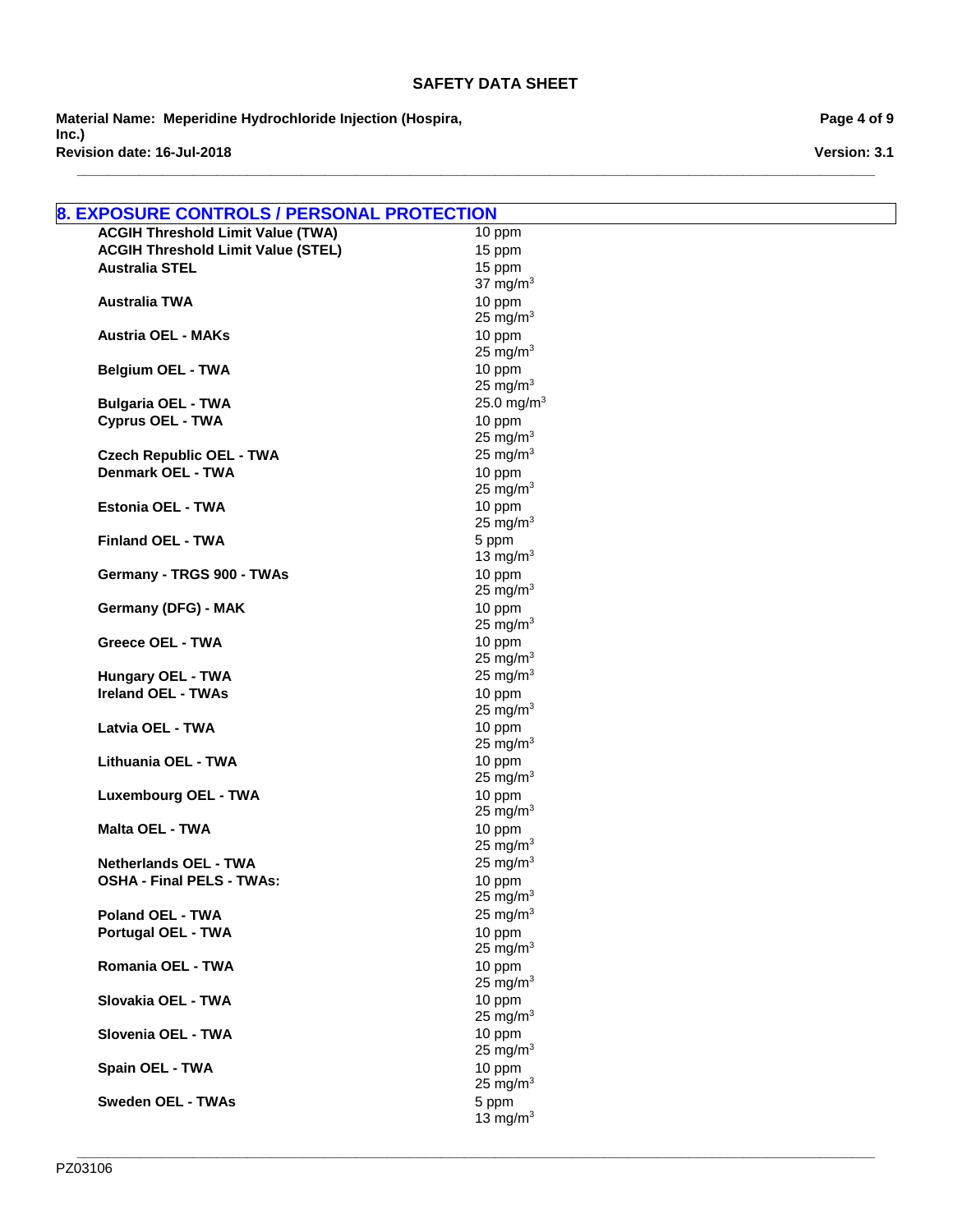**\_\_\_\_\_\_\_\_\_\_\_\_\_\_\_\_\_\_\_\_\_\_\_\_\_\_\_\_\_\_\_\_\_\_\_\_\_\_\_\_\_\_\_\_\_\_\_\_\_\_\_\_\_\_\_\_\_\_\_\_\_\_\_\_\_\_\_\_\_\_\_\_\_\_\_\_\_\_\_\_\_\_\_\_\_\_\_\_\_\_\_\_\_\_\_\_\_\_\_\_\_\_\_**

**Revision date: 16-Jul-2018 Material Name: Meperidine Hydrochloride Injection (Hospira, Inc.)**

| <b>8. EXPOSURE CONTROLS / PERSONAL PROTECTION</b> |                                                                                                                                                                                                                                                                                                                                                                                                                    |
|---------------------------------------------------|--------------------------------------------------------------------------------------------------------------------------------------------------------------------------------------------------------------------------------------------------------------------------------------------------------------------------------------------------------------------------------------------------------------------|
| <b>Switzerland OEL -TWAs</b>                      | 10 ppm                                                                                                                                                                                                                                                                                                                                                                                                             |
|                                                   | 25 mg/ $m3$                                                                                                                                                                                                                                                                                                                                                                                                        |
| <b>Vietnam OEL - TWAs</b>                         | 25 mg/m $3$                                                                                                                                                                                                                                                                                                                                                                                                        |
| <b>Meperidine Hydrochloride</b>                   |                                                                                                                                                                                                                                                                                                                                                                                                                    |
| Pfizer OEL TWA-8 Hr:                              | $30\mu g/m^3$                                                                                                                                                                                                                                                                                                                                                                                                      |
| available.                                        | The purpose of the Occupational Exposure Band (OEB) classification system is to separate substances into different Hazard categories<br>when the available data are sufficient to do so, but inadequate to establish an Occupational Exposure Limit (OEL). The OEB given is<br>based upon an analysis of all currently available data; as such, this value may be subject to revision when new information becomes |
| <b>Sodium Acetate</b><br>Band (OEB):              | <b>Pfizer Occupational Exposure</b> OEB 1 (control exposure to the range of 1000ug/m <sup>3</sup> to 3000ug/m <sup>3</sup> )                                                                                                                                                                                                                                                                                       |
| <b>Exposure Controls</b>                          |                                                                                                                                                                                                                                                                                                                                                                                                                    |
| <b>Engineering Controls:</b>                      | Engineering controls should be used as the primary means to control exposures. General<br>room ventilation is adequate unless the process generates dust, mist or fumes. Keep airborne<br>contamination levels below the exposure limits listed above in this section.                                                                                                                                             |
| <b>Personal Protective</b><br><b>Equipment:</b>   | Refer to applicable national standards and regulations in the selection and use of personal<br>protective equipment (PPE).                                                                                                                                                                                                                                                                                         |
| Hands:                                            | Impervious gloves (e.g. Nitrile, etc.) are recommended if skin contact with drug product is<br>possible and for bulk processing operations. (Protective gloves must meet the standards in<br>accordance with EN374, ASTM F1001 or international equivalent.)                                                                                                                                                       |
| Eyes:                                             | Wear safety glasses or goggles if eye contact is possible. (Eye protection must meet the<br>standards in accordance with EN166, ANSI Z87.1 or international equivalent.)                                                                                                                                                                                                                                           |
| Skin:                                             | Impervious protective clothing is recommended if skin contact with drug product is possible and<br>for bulk processing operations. (Protective clothing must meet the standards in accordance<br>with EN13982, ANSI 103 or international equivalent.)                                                                                                                                                              |
| <b>Respiratory protection:</b>                    | Under normal conditions of use, if the applicable Occupational Exposure Limit (OEL) is<br>exceeded, wear an appropriate respirator with a protection factor sufficient to control exposures<br>to below the OEL (e.g. particulate respirator with a half mask, P3 filter). (Respirators must<br>meet the standards in accordance with EN140, EN143, ASTM F2704-10 or international<br>equivalent.)                 |

# **9. PHYSICAL AND CHEMICAL PROPERTIES**

| <b>Physical State:</b>                                                                                                                                                                                                                                                    | Solution                                                                                         | Color:                   | Colorless          |
|---------------------------------------------------------------------------------------------------------------------------------------------------------------------------------------------------------------------------------------------------------------------------|--------------------------------------------------------------------------------------------------|--------------------------|--------------------|
| Odor:                                                                                                                                                                                                                                                                     | No data available.                                                                               | <b>Odor Threshold:</b>   | No data available. |
| <b>Molecular Formula:</b>                                                                                                                                                                                                                                                 | Mixture                                                                                          | <b>Molecular Weight:</b> | Mixture            |
| <b>Solvent Solubility:</b><br><b>Water Solubility:</b><br>pH:<br>Melting/Freezing Point (°C):<br><b>Boiling Point (°C):</b><br>Partition Coefficient: (Method, pH, Endpoint, Value)<br><b>Water for Injection</b><br>No data available<br><b>Meperidine Hydrochloride</b> | No data available<br>No data available<br>$3.5 - 6.0$<br>No data available<br>No data available. |                          |                    |

**\_\_\_\_\_\_\_\_\_\_\_\_\_\_\_\_\_\_\_\_\_\_\_\_\_\_\_\_\_\_\_\_\_\_\_\_\_\_\_\_\_\_\_\_\_\_\_\_\_\_\_\_\_\_\_\_\_\_\_\_\_\_\_\_\_\_\_\_\_\_\_\_\_\_\_\_\_\_\_\_\_\_\_\_\_\_\_\_\_\_\_\_\_\_\_\_\_\_\_\_\_\_\_**

**Version: 3.1**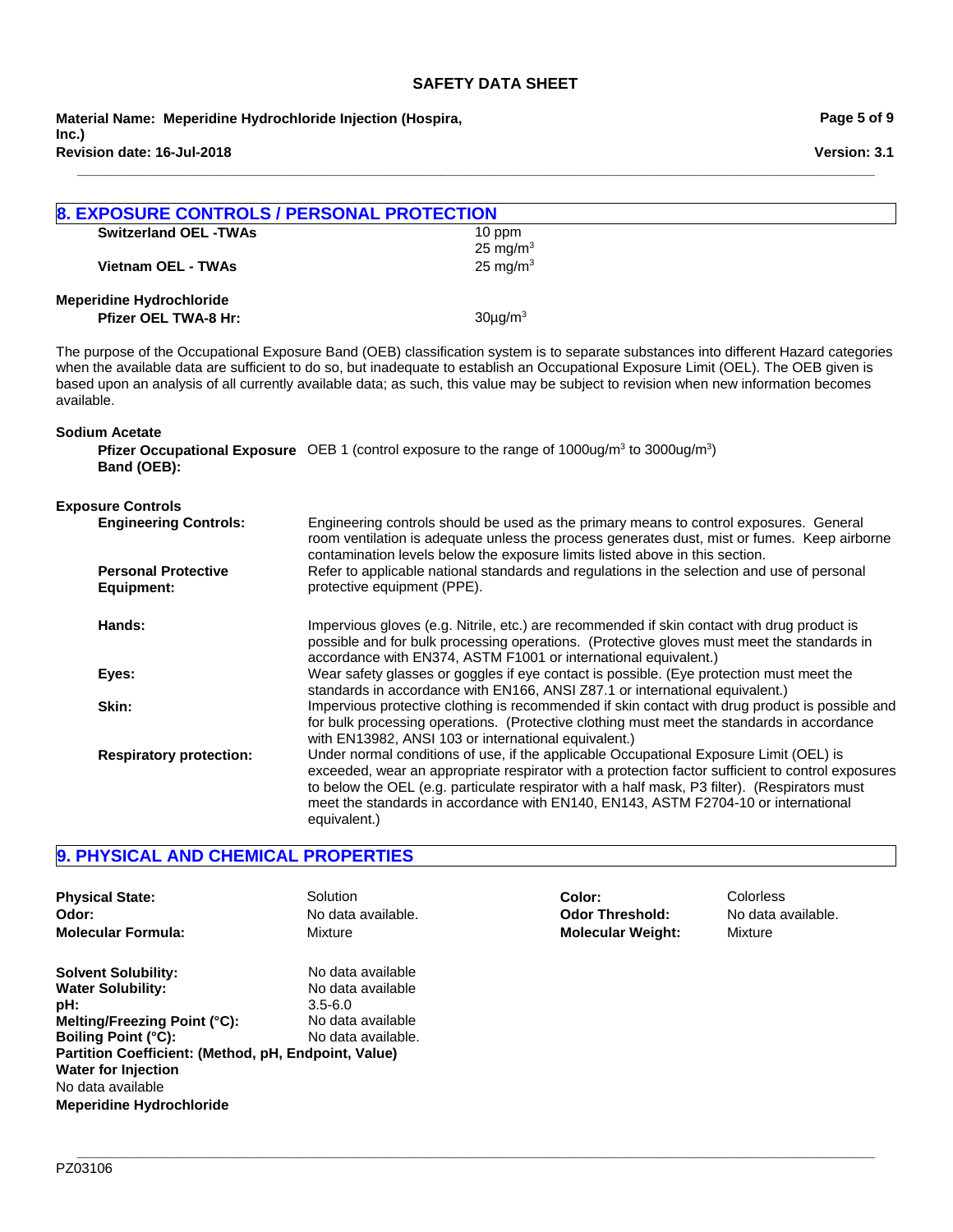**\_\_\_\_\_\_\_\_\_\_\_\_\_\_\_\_\_\_\_\_\_\_\_\_\_\_\_\_\_\_\_\_\_\_\_\_\_\_\_\_\_\_\_\_\_\_\_\_\_\_\_\_\_\_\_\_\_\_\_\_\_\_\_\_\_\_\_\_\_\_\_\_\_\_\_\_\_\_\_\_\_\_\_\_\_\_\_\_\_\_\_\_\_\_\_\_\_\_\_\_\_\_\_**

**Revision date: 16-Jul-2018 Material Name: Meperidine Hydrochloride Injection (Hospira, Inc.)**

**Page 6 of 9**

**Version: 3.1**

## **9. PHYSICAL AND CHEMICAL PROPERTIES**

| No data available               |                          |
|---------------------------------|--------------------------|
| <b>Sodium Acetate</b>           |                          |
| No data available               |                          |
| <b>ACETIC ACID</b>              |                          |
| No data available               |                          |
| Decomposition Temperature (°C): | No data available.       |
|                                 | Mila alata accediatata : |

| Evaporation Rate (Gram/S): | <u>ino data avaliable</u> |
|----------------------------|---------------------------|
| Vapor Pressure (kPa):      | No data available         |
| Vapor Density (q/ml):      | No data available         |
| <b>Relative Density:</b>   | No data available         |
| <b>Viscosity:</b>          | No data available         |
|                            |                           |

#### **Flammablity:**

Autoignition Temperature (Solid) (°C): No data available **Flammability (Solids):** No data available **Flash Point (Liquid) (°C):** No data available **Upper Explosive Limits (Liquid) (% by Vol.):** No data available<br>
Lower Explosive Limits (Liquid) (% by Vol.): No data available Lower Explosive Limits (Liquid) (% by Vol.):

## **10. STABILITY AND REACTIVITY**

| <b>Reactivity:</b>                        | No data available                                                  |
|-------------------------------------------|--------------------------------------------------------------------|
| <b>Chemical Stability:</b>                | Stable under normal conditions of use.                             |
| <b>Possibility of Hazardous Reactions</b> |                                                                    |
| <b>Oxidizing Properties:</b>              | No data available                                                  |
| <b>Conditions to Avoid:</b>               | Fine particles (such as dust and mists) may fuel fires/explosions. |
| <b>Incompatible Materials:</b>            | As a precautionary measure, keep away from strong oxidizers        |
| <b>Hazardous Decomposition</b>            | No data available                                                  |
| <b>Products:</b>                          |                                                                    |

# **11. TOXICOLOGICAL INFORMATION**

| <b>Information on Toxicological Effects</b> |                                                                                                  |
|---------------------------------------------|--------------------------------------------------------------------------------------------------|
| <b>General Information:</b>                 | The information included in this section describes the potential hazards of the individual       |
|                                             | ingredients.                                                                                     |
| <b>Short Term:</b>                          | Use of this drug is habit forming. Addiction may occur.                                          |
| Long Term:                                  | Due to its pharmacological action, exposure to this compound may produce adverse effects on      |
|                                             | fetal development.                                                                               |
| <b>Known Clinical Effects:</b>              | The most common adverse effects seen during clinical use of this drug include                    |
|                                             | lightheadedness, dizziness, sedation, sweating, nausea, vomiting, constipation, constriction of  |
|                                             | the pupil (miosis), respiratory depression, respiratory arrest, circulatory failure, symptoms of |
|                                             | dependence/withdrawal.                                                                           |

**\_\_\_\_\_\_\_\_\_\_\_\_\_\_\_\_\_\_\_\_\_\_\_\_\_\_\_\_\_\_\_\_\_\_\_\_\_\_\_\_\_\_\_\_\_\_\_\_\_\_\_\_\_\_\_\_\_\_\_\_\_\_\_\_\_\_\_\_\_\_\_\_\_\_\_\_\_\_\_\_\_\_\_\_\_\_\_\_\_\_\_\_\_\_\_\_\_\_\_\_\_\_\_**

#### **Acute Toxicity: (Species, Route, End Point, Dose)**

#### **Meperidine Hydrochloride**

RatOralLD50 170mg/kg MouseOralLD50 178mg/kg

#### **Sodium Acetate**

RatOralLD 503500mg/kg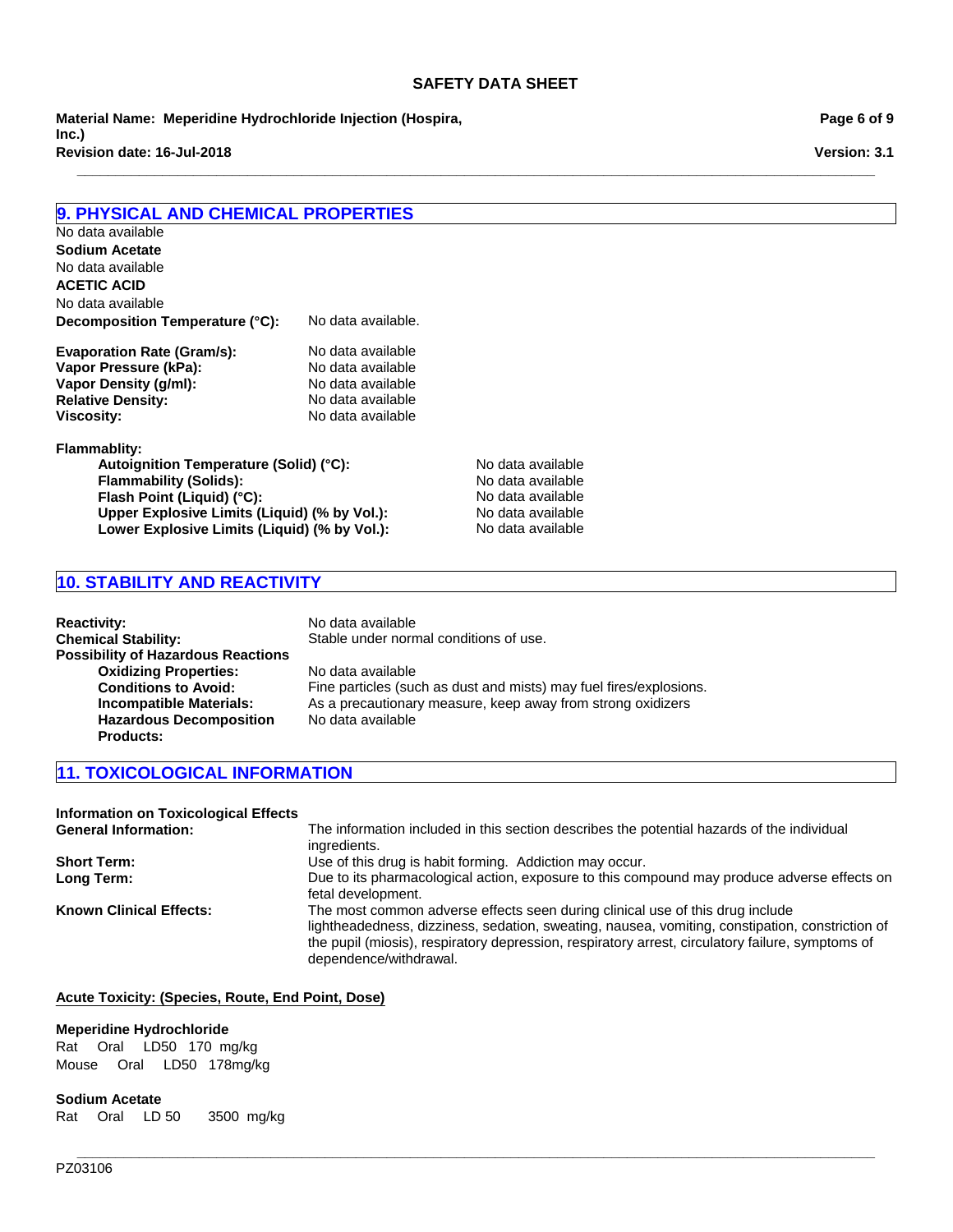**\_\_\_\_\_\_\_\_\_\_\_\_\_\_\_\_\_\_\_\_\_\_\_\_\_\_\_\_\_\_\_\_\_\_\_\_\_\_\_\_\_\_\_\_\_\_\_\_\_\_\_\_\_\_\_\_\_\_\_\_\_\_\_\_\_\_\_\_\_\_\_\_\_\_\_\_\_\_\_\_\_\_\_\_\_\_\_\_\_\_\_\_\_\_\_\_\_\_\_\_\_\_\_**

**Revision date: 16-Jul-2018 Material Name: Meperidine Hydrochloride Injection (Hospira, Inc.)**

## **11. TOXICOLOGICAL INFORMATION**

MouseOralLD 504960mg/kg

#### **ACETIC ACID**

RabbitDermalLD 501060uL/kg MouseSub-tenon injection (eye)LC 505620ppm/1H RatOralLD 503310mg/kg

**Carcinogen Status:** None of the components of this formulation are listed as a carcinogen by IARC, NTP or OSHA.

## **12. ECOLOGICAL INFORMATION**

**Environmental Overview:** Environmental properties have not been thoroughly investigated. Releases to the environment should be avoided.

#### **Toxicity: Aquatic Toxicity: (Species, Method, End Point, Duration, Result)**

#### **ACETIC ACID**

Fathead MinnowNPDESLC-5096Hours88mg/L Bluegill SunfishNPDESLC-5096Hours75mg/L GoldfishNPDESLC-5024Hours423mg/L

| <b>Persistence and Degradability:</b> | No data available |
|---------------------------------------|-------------------|
| <b>Bio-accumulative Potential:</b>    | No data available |
| <b>Mobility in Soil:</b>              | No data available |

## **13. DISPOSAL CONSIDERATIONS**

| <b>Waste Treatment Methods:</b> | Dispose of waste in accordance with all applicable laws and regulations. Member State<br>specific and Community specific provisions must be considered. Considering the relevant<br>known environmental and human health hazards of the material, review and implement<br>appropriate technical and procedural waste water and waste disposal measures to prevent<br>occupational exposure and environmental release. It is recommended that waste minimization<br>be practiced. The best available technology should be utilized to prevent environmental<br>releases. This may include destructive techniques for waste and wastewater. |
|---------------------------------|-------------------------------------------------------------------------------------------------------------------------------------------------------------------------------------------------------------------------------------------------------------------------------------------------------------------------------------------------------------------------------------------------------------------------------------------------------------------------------------------------------------------------------------------------------------------------------------------------------------------------------------------|
|---------------------------------|-------------------------------------------------------------------------------------------------------------------------------------------------------------------------------------------------------------------------------------------------------------------------------------------------------------------------------------------------------------------------------------------------------------------------------------------------------------------------------------------------------------------------------------------------------------------------------------------------------------------------------------------|

**\_\_\_\_\_\_\_\_\_\_\_\_\_\_\_\_\_\_\_\_\_\_\_\_\_\_\_\_\_\_\_\_\_\_\_\_\_\_\_\_\_\_\_\_\_\_\_\_\_\_\_\_\_\_\_\_\_\_\_\_\_\_\_\_\_\_\_\_\_\_\_\_\_\_\_\_\_\_\_\_\_\_\_\_\_\_\_\_\_\_\_\_\_\_\_\_\_\_\_\_\_\_\_**

## **14. TRANSPORT INFORMATION**

## **The following refers to all modes of transportation unless specified below.**

Not regulated for transport under USDOT, EUADR, IATA, or IMDG regulations.

**Page 7 of 9**

**Version: 3.1**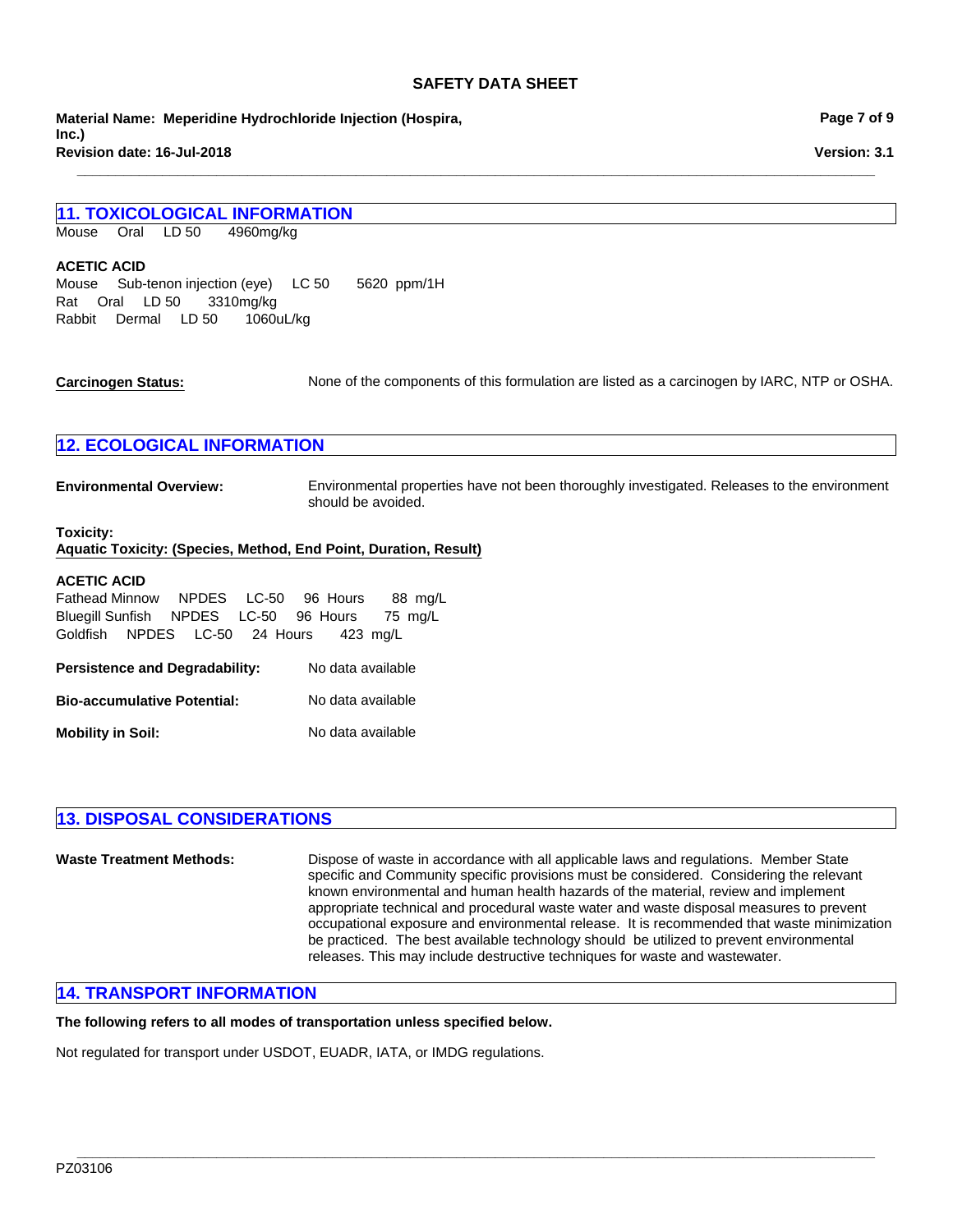**\_\_\_\_\_\_\_\_\_\_\_\_\_\_\_\_\_\_\_\_\_\_\_\_\_\_\_\_\_\_\_\_\_\_\_\_\_\_\_\_\_\_\_\_\_\_\_\_\_\_\_\_\_\_\_\_\_\_\_\_\_\_\_\_\_\_\_\_\_\_\_\_\_\_\_\_\_\_\_\_\_\_\_\_\_\_\_\_\_\_\_\_\_\_\_\_\_\_\_\_\_\_\_**

**Revision date: 16-Jul-2018 Material Name: Meperidine Hydrochloride Injection (Hospira, Inc.)**

## **15. REGULATORY INFORMATION**

**Safety, Health and Environmental Regulations/Legislation Specific for the Substance or Mixture**

| <b>ACETIC ACID</b>                                 |                   |
|----------------------------------------------------|-------------------|
| <b>CERCLA/SARA 313 Emission reporting</b>          | Not Listed        |
| <b>CERCLA/SARA Hazardous Substances</b>            | 5000 lb           |
| and their Reportable Quantities:                   | 2270 kg           |
| <b>California Proposition 65</b>                   | Not Listed        |
| Inventory - United States TSCA - Sect. 8(b)        | Present           |
| <b>Australia (AICS):</b>                           | Present           |
| <b>Standard for the Uniform Scheduling</b>         | Schedule 2        |
| for Drugs and Poisons:                             | Schedule 5        |
|                                                    | Schedule 6        |
| <b>EU EINECS/ELINCS List</b>                       | 200-580-7         |
|                                                    |                   |
| <b>Sodium Acetate</b>                              |                   |
| <b>CERCLA/SARA 313 Emission reporting</b>          | Not Listed        |
| <b>California Proposition 65</b>                   | <b>Not Listed</b> |
| <b>Inventory - United States TSCA - Sect. 8(b)</b> | Present           |
| <b>Australia (AICS):</b>                           | Present           |
| <b>EU EINECS/ELINCS List</b>                       | 204-823-8         |
| Water for Injection                                |                   |
| <b>CERCLA/SARA 313 Emission reporting</b>          | Not Listed        |
| <b>California Proposition 65</b>                   | <b>Not Listed</b> |
| Inventory - United States TSCA - Sect. 8(b)        | Present           |
| <b>Australia (AICS):</b>                           | Present           |
| <b>REACH - Annex IV - Exemptions from the</b>      | Present           |
| obligations of Register:                           |                   |
| <b>EU EINECS/ELINCS List</b>                       | 231-791-2         |
| <b>Meperidine Hydrochloride</b>                    |                   |
| <b>CERCLA/SARA 313 Emission reporting</b>          | Not Listed        |
| <b>California Proposition 65</b>                   | <b>Not Listed</b> |
| <b>EU EINECS/ELINCS List</b>                       | 200-013-3         |
|                                                    |                   |

# **16. OTHER INFORMATION**

#### **Text of CLP/GHS Classification abbreviations mentioned in Section 3**

Flammable liquids-Cat.3; H226 - Flammable liquid and vapor Acute toxicity, oral-Cat.3; H301 - Toxic if swallowed Reproductive toxicity-Cat.2; H361d - Suspected of damaging the unborn child Skin corrosion/irritation-Cat.1A; H314 - Causes severe skin burns and eye damage